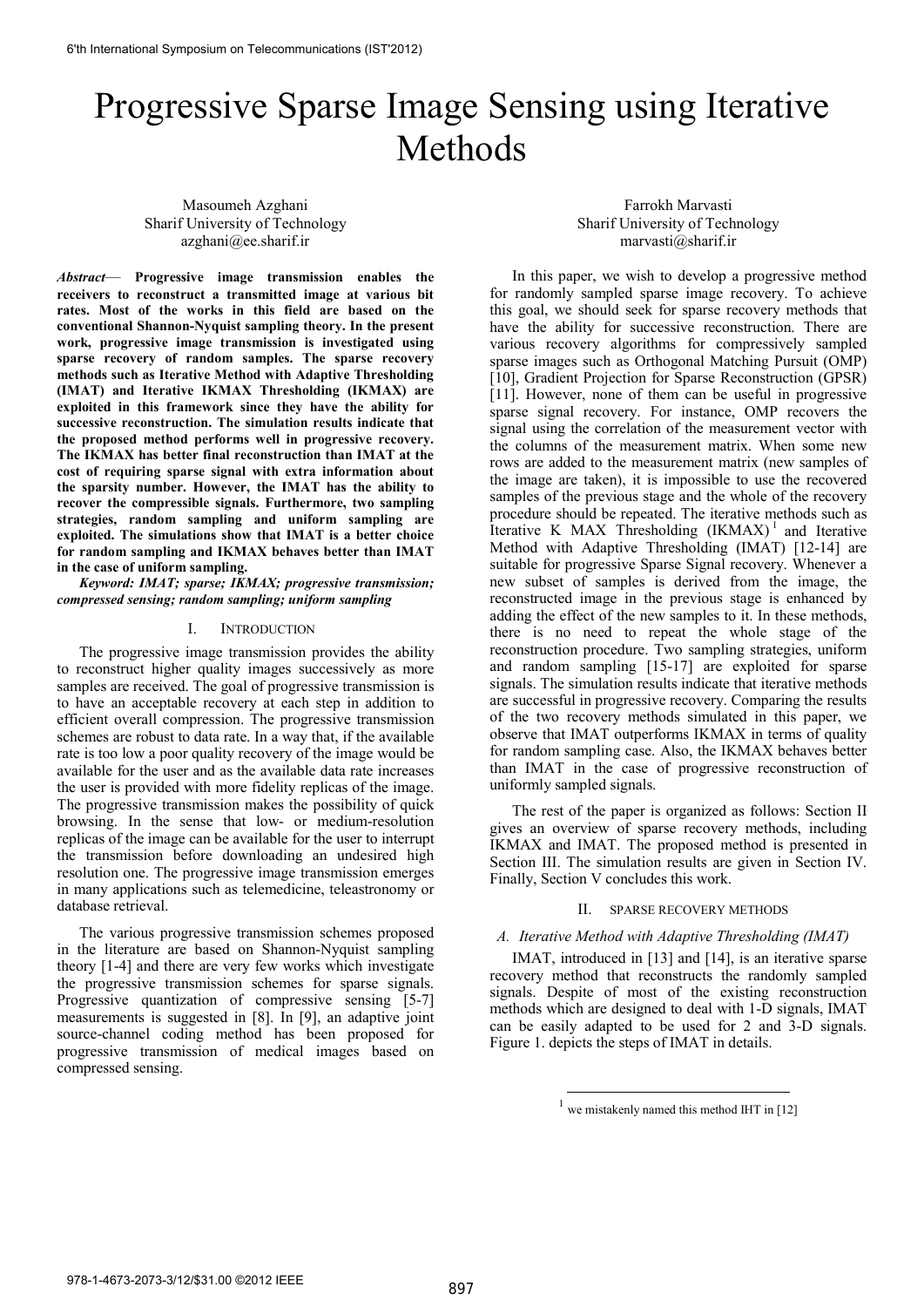

Figure 1. Block diagram of IMAT.

The block diagram explains reconstruction of a signal which is randomly or uniformly sampled using a mask. In this block diagram, the DT and IDT blocks are Discrete Transform (such as DCT) and its inverse, respectively. Let x be a sparse signal in an arbitrary domain (DCT domain) where we have a subset of its samples in another domain (time domain). The DT block is used for transforming the signal from the sparsity domain to time domain. To initialize, the signal is estimated as an all-zero block. After taking the discrete transform of the signal, sparsity is enforced by using an adaptive threshold which keeps the components above a specific threshold value. In order to retrieve all the coefficients of the signal, the threshold is set to a large value at first and decays exponentially as the iteration number increases (the reverse can also be performed). The inverse discrete transform is applied after thresholding and the exact time domain samples of the signal are replaced. After a number of iterations in time and frequency domain, the estimated signal becomes more similar to the original one.

The parameter selection of IMAT is illustrated below:

There are three parameters  $(\alpha, \beta, N)$  that should be selected. The first step is to find the best  $β$ . To that end, we calculate the largest DCT coefficient of different images and set the mean value of that for β. Then, the  $α$  parameter is set a small value say 0.1 to produce all probable DCT coefficients. The N is set to a large value like 1000. Then, the β is reduced to the extent that the quality of the recovered signal does not change. This would be the optimum value for β. The next step is to increase  $\alpha$  to the extent that the recovered signal is not distorted. As the last step, the N parameter is set to the value at which the curve of PSNR versus the iteration number becomes steady. That would be the best value for N. Using this way, we set the parameters as  $\beta = 200$ ,  $\alpha = 0.15$ ,  $N= 10$ .

## *B. IKMAX*

The IKMAX method is similar to the IMAT except that it requires the sparsity number to recover the signal. The block diagram of the IKMAX method is depicted in Figure 2.



Figure 2. Block diagram of IHT.

According to this diagram, K (the sparsity number) of the largest coefficients of the DT representation of the signal (for example, DFT representation) is selected in each iteration. After performing the IDT (inverse DFT), non-distorted samples of the received signal are replaced in the time domain signal. After several iterations, the original signal can be recovered. For simulating, we sparsify the test images at first and apply the IKMAX method on the sparse images.

#### III. PROPOSED METHOD

The paper proposes a method to progressive transmission of images when you have an imaging system working based on random sensing. If you want to implement the traditional progressive transmission schemes in such a system, you firstly have to recover the signal using a sparse recovery method and then calculate its DCT or DWT coefficients, sort and send them according to one of the transmission schemes in the literature. Therefore, you will waste a large amount of energy in the encoder side to the recovery of the whole image from its random samples. However, the proposed method in this paper progressively transmits the random samples of the image without any need to obtain the whole image in the encoder side. Consequently, the suggested method saves the energy to a large amount and prepares a simple structure for the encoding system. Hence, the proposed method would be useful in the applications where a simple progressive encoder is needed for example in a sensor network system where the energy saving in the encoder side is a crucial factor. However, it should be noted that in the applications where the simplicity of the encoder is not of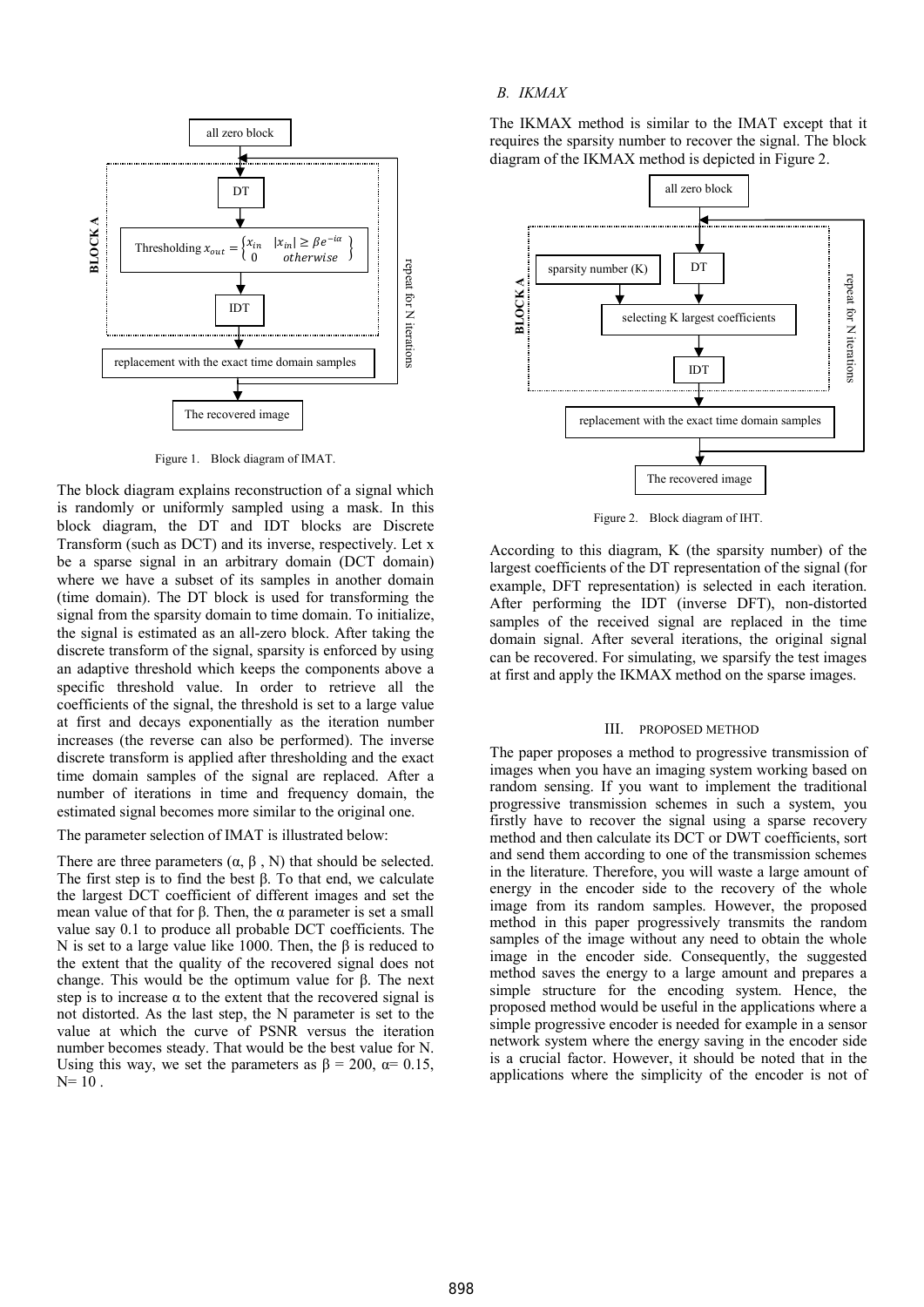great importance, the ordinary progressive encoders based on Shannon theory may become more effective.

At this part, the proposed method of the progressive sparse image sensing is illustrated. At each stage, a mask is applied to the signal to take random or uniform measurements (instead of a linear combination of the signal pixels). A fixed-size non-overlapping subset of pixels are added to the mask at each stage, i.e., the mask of the  $a<sup>th</sup>$  stage is the addition of the mask of the  $(a-1)^{th}$  stage and a subset of new pixels. The pixels at each stage are sent to the receiver which exploits the IMAT or IKMAX for progressive sparse recovery. The block diagram of the proposed method is depicted in Figure 3.



Figure 3. Block diagram of the proposed method.

According to this diagram, at the  $a<sup>th</sup>$  stage of progressive reconstruction, the recovered image of the  $(a - 1)$ <sup>th</sup> stage is used as the initial value for the  $a<sup>th</sup>$  stage. Then, the BLOCK A (which is shown in Figure 1 and 2) is applied to the image and the exact pixels of the mask  $a$  are replaced. Therefore, the quality of the recovered signal improves stage by stage as new samples are received and reconstructed. An important point is that the recovery process corresponding to the pixels of the  $(a - 1)$ <sup>th</sup> mask has been done in the  $(a - 1)$ <sup>th</sup> stage and in the  $a<sup>th</sup>$  stage only the newly derived pixels (the ones added to the mask at the current iteration) are recovered.

The sampling strategies used for designing the masks such as uniform and random sampling are explained below. Let P be the number of required progressive stages. P uniform sampling masks are generated as follows:

$$
Mask(a)_{i,j} = \begin{cases} 1 & 1 \leq \left\lfloor \frac{i}{p} \right\rfloor \leq a \text{ or } 1 \leq \left\lfloor \frac{j}{p} \right\rfloor \leq a \\ 0 & otherwise \end{cases}, 1 \leq a \leq
$$

In the case of random sampling, each of the P masks takes random non-overlapping pixels of the image.

In any practical sampling system, the samples should be quantized before sending to the receiver. In this work a uniform quantizer is exploited with  $q$  bits.

The progressive compression method used in this work can be categorized as the spatial progressive transmission method since the image is spatially divided into some planes which are transmitted successively.

#### IV. SIMULATION RESULTS

In this section, the simulation results are reported. The proposed progressive image recovery algorithm has been applied to the lena, boat and baboon images. In the case of IKMAX method, the images are sparsified at first (20% of the largest coefficients are preserved and others are set to zero), however the original non-sparse images are applied for the IMAT method. The parameter P, the number of progressive stages, has been set to 10. The parameter N, the number of iterations at each step, is 10. The Mean Square Error (MSE) versus the progression step for random sampling and uniform sampling are depicted in Figure 4 and 5, respectively.



Figure 4. The MSE of the proposed method versus the progression step for random sampling.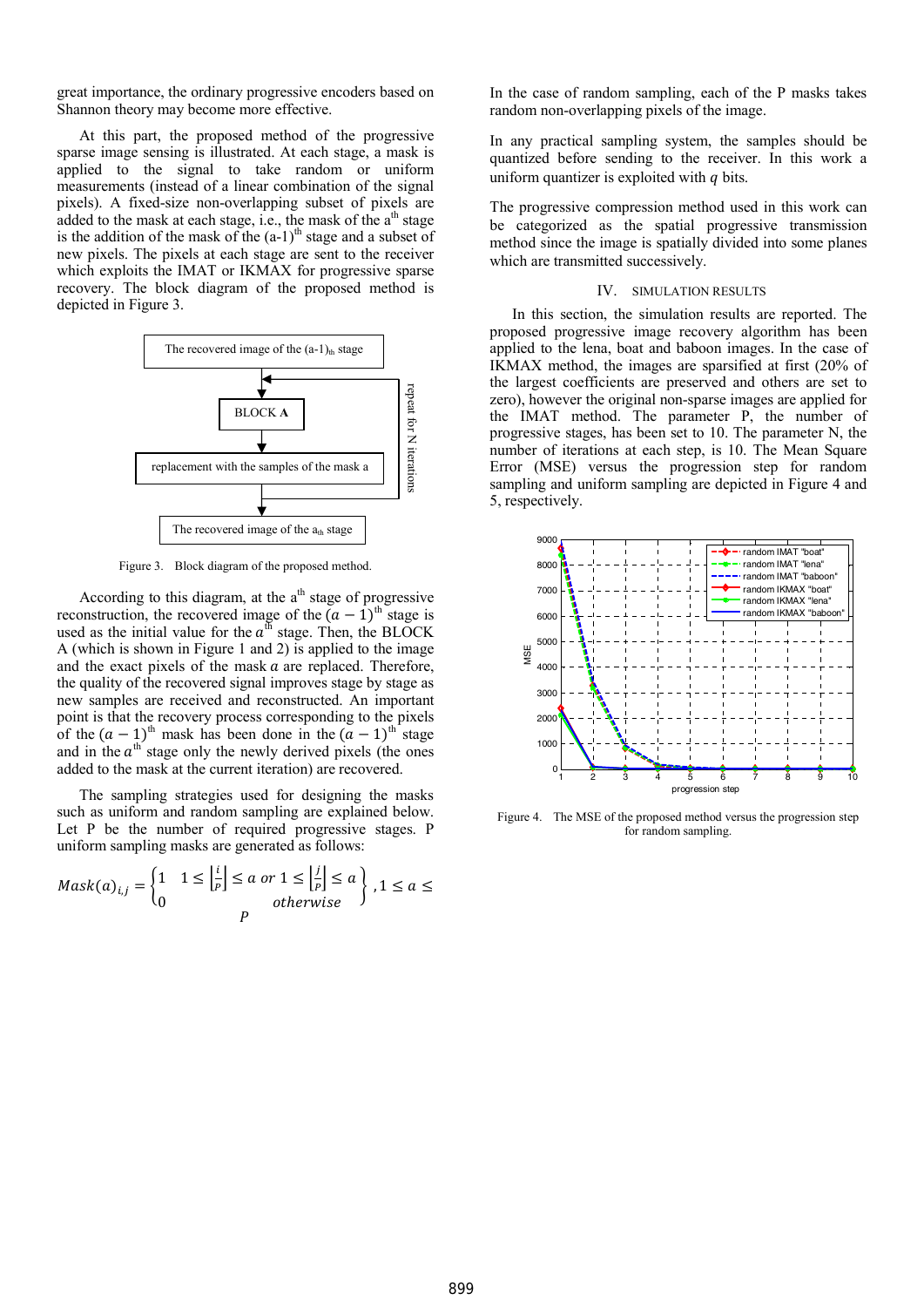

Figure 5. The MSE of the proposed method versus the progression step for uniform sampling.

As it was predicted, the MSE curve has a decreasing trend in all of the case. The IMAT method outperforms IKMAX in the case of random sampling in a way that the MSE approaches zero in the first few steps, while IKMAX behaves better than IMAT in progressively recovering uniform sampled signals.

Applying the quantization step, we investigate the performance of the proposed method with  $q = 7$  bits. The PSNR versus sampling rate curves for random and uniform sampling are depicted in Figure 6 and 7.



Figure 6. The rate distrortion performance of the proposed method for random sampling.



Figure 7. The rate distrortion performance of the proposed method for uniform sampling.

As it can be seen in the Figure 6 and 7, the final reconstruction of the IKMAX method is extremely better than that of IMAT. This significant outperformance of IKMAX over IMAT is at the cost of requiring a sparse image with extra information about its sparsity number. Actually, the IKMAX can be used for reconstruction of sparse signals, while IMAT can recover the compressible (and not necessarily sparse) signals. Moreover,

The average simulation time of the progressive IMAT is 2.5 seconds while that of IKMAX is 4.9 seconds. Hence, the IKMAX method is more complex than IMAT.

In order to have a subjective comparison, the recovered images at various progression steps of the IMAT method with random sampling are shown in Figure 6.



(a)